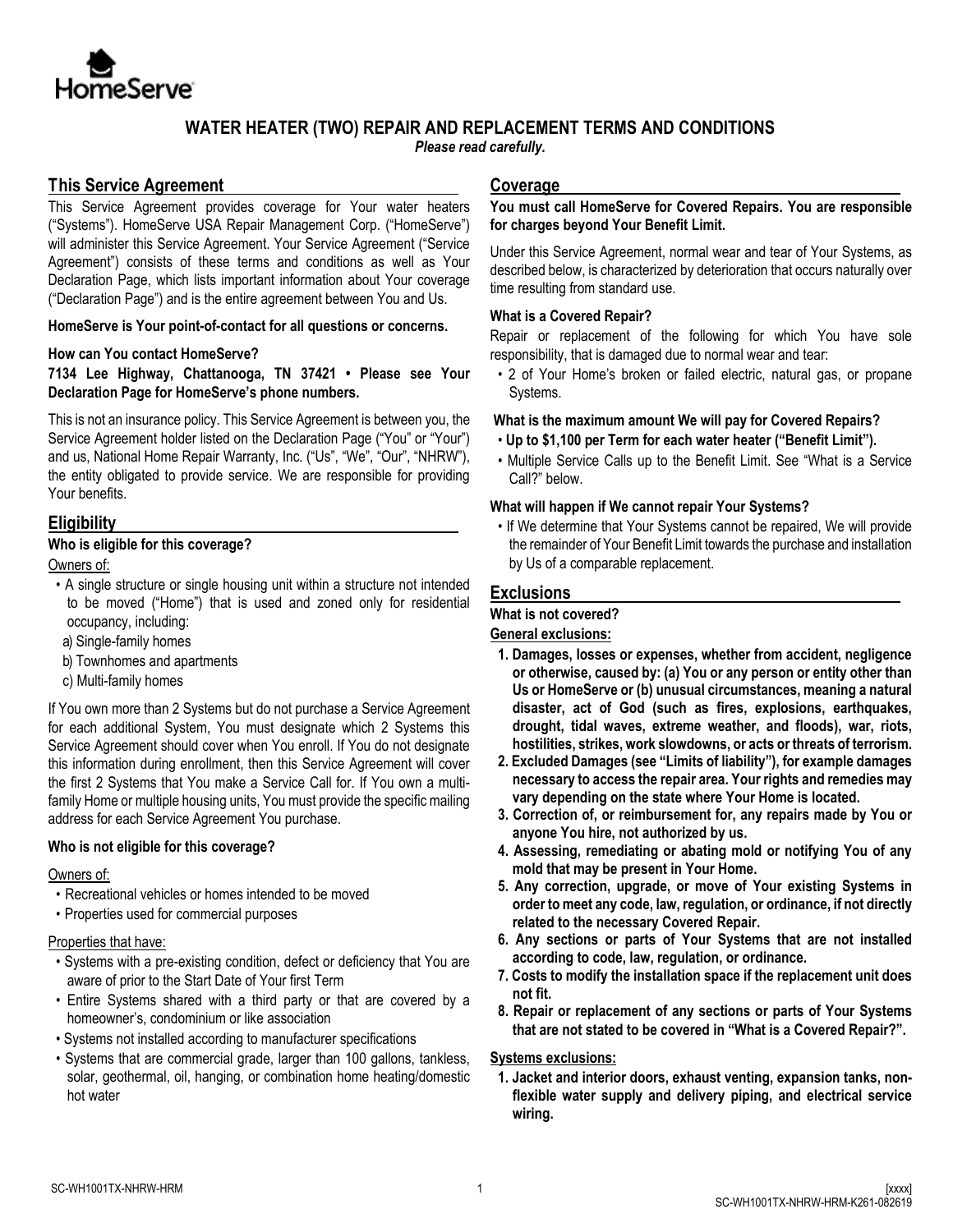### **2. Damage due to restricted lines or water pressure over 80 P.S.I.**

# **Service Calls**

## **What is a Service Call?**

A visit to Your Home by one of HomeServe's approved technicians where either work is performed to diagnose and complete a single Covered Repair or it is determined that the repair is not covered ("Service Call").

## **Do You have to pay anything for a Service Call?**

There is no fee to make a Service Call.

## **When can You request a Service Call?**

There is an initial period of 30 days during which You will not be able to request a Service Call ("Waiting Period"), giving You less than 12 full months of coverage in the first Term. For a Service Call requiring a replacement of Your Systems there is an initial 90 day Waiting Period. Upon renewal (if applicable), there will be no Waiting Period.

## **How can You request a Service Call?**

Call HomeServe and a service representative will schedule a Service Call. You will not be reimbursed for work not authorized by HomeServe. Technicians must have safe and clear access to, and safe working conditions at and around the work area. In order to make a Service Call Your Service Agreement must be active and You must be current with Your payment(s) of the amount You agree to pay for this Service Agreement, as listed on Your Declaration Page ("Price"). Whether Your Systems is to be repaired or replaced is entirely within the discretion of HomeServe.

### **What is the Covered Repair Guarantee?**

For 12 months, We will arrange at Our expense and choice for repair or replacement of Covered Repairs which are defective in materials or workmanship ("Covered Repair Guarantee"). We disclaim any and all statutory or common law warranties (whether express or implied) other than the Covered Repair Guarantee and any implied warranties that cannot be excluded under applicable law.

# **Term, cancellation and renewal**

### **When does this Service Agreement start and how long is it?**

Your Service Agreement begins on the start date listed on Your Declaration Page ("Start Date") and continues for 12 months ("Term").

## **Can You cancel?**

You may cancel at any time by either calling HomeServe or going online to https://www.homeserveusa.com/cancel.

- If You cancel within 30 days of the Start Date, You will receive a full refund less any claims paid by Us.
- If You cancel more than 30 days after the Start Date, You will receive a pro-rata refund less any claims paid by Us.
- If Your local utility or municipality provides similar coverage to You at no charge and You cancel, We will refund the payments You have made less any claims paid by Us. You may be required to provide evidence of the similar coverage.

### **Can We cancel?**

• We may cancel, with no less than 15 days' notice to You: (a) for nonpayment of the Price; (b) if We find that You already have coverage that is the same or similar to the coverage provided by this Service Agreement; (c) if We find that You are ineligible for this coverage; or (d) for Your fraud or misrepresentation of facts that are material to this Service Agreement or benefits provided under it.

• We may cancel for any other reason on 60 days' notice to You.

If We cancel for (a), no refund will be given. If We cancel for (b) or (c), We will refund the payments You have made less any claims paid by Us. In all other cases You will get a pro-rata refund less any claims paid by Us.

You will be notified in writing prior to cancellation. The notice will tell You when Your Service Agreement will be cancelled and why it has been cancelled. The notice period begins when We send the notice to You.

## **Will this Service Agreement automatically renew?**

**Unless You tell Us otherwise, Your Service Agreement will automatically renew at the end of every Term for another 12 months at the then-current renewal price.** We may change the price at renewal. We reserve the right to not offer this Service Agreement upon renewal.

# **Other terms**

# **How can You contact NHRW?**

59 Maiden Lane, 43rd Floor, New York, NY 10038 • 1-877-382-7818

### **Receiving documents electronically**

If You consent to electronic delivery, You can receive Your Service Agreement and all related documents to the email address listed on Your Declaration Page ("Email Address"). To update Your Email Address, or discontinue electronic delivery of Your documents You can call HomeServe or update Your preferences in Your website profile at www.homeserveusa.com.

## **Privacy policy**

HomeServe is serious about the private nature of Your personal data. Please read their Privacy Policy, a link to which can be found at the bottom of every page at www.homeserveusa.com, carefully to fully understand how they collect, share, and protect personal data about You. You can also call HomeServe to request a copy.

### **Assignment/Amendment**

We may assign this Service Agreement, in whole or in part, at any time without prior notice to You. We may change this Service Agreement (including the Price) and delegate any of Our obligations at Our sole discretion and without Your consent provided We give You 30 days' prior written notice of the changes. The changes will become effective 30 days after We send You the notice. You may not change this Service Agreement or delegate any of Your obligations.

### **Transfer**

You may not transfer this Service Agreement.

### **General**

Should any of these terms and conditions conflict with the laws of Your state they shall be deemed amended so as to comply with those laws. Should certain terms or conditions be held to be invalid or unenforceable, the remainder of these terms and conditions shall remain valid.

## **Responsibility for benefits owed to You**

Our obligations under this Service Agreement are insured under a service contract reimbursement insurance policy. If We fail to pay or to deliver service on a claim within 60 days after proof of loss has been filed, or in the event You cancel and We fail to issue any applicable refund within 60 days after cancellation, You are entitled to make a claim against the insurer, Wesco Insurance Company at 59 Maiden Lane, 43rd Floor, New York, NY 10038, 1-866-505-4048.